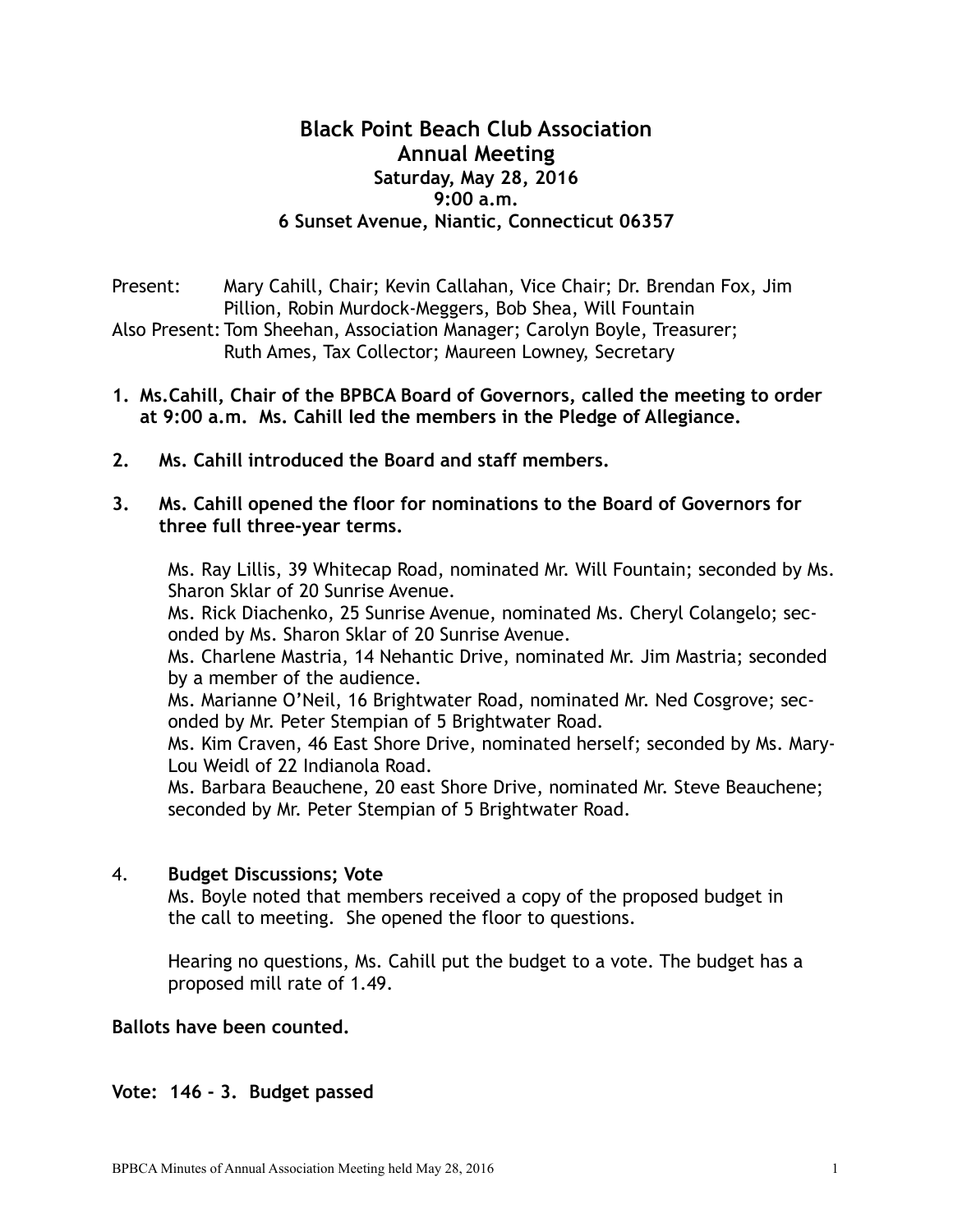## 5. **Boat Launch - Kevin Callahan**

Mr. Callahan noted that the boat launch is moving along quickly now that the work in the water is finished. There was a setback due to a week of rain. The boat launch will possible be finished by the end of next week, and will be open probably the week after that.

#### 6. **4th of July Picnic - Jim Pillion**

Mr. Pillion noted that changes have been made to the 4th of July picnic. Tickets for the picnic will be available after the meeting today. There is a maximum of 6 tickets per family. Extra tickets available at a cost of \$5.00 per ticket. Tickets must be picked up by June 19. Tickets will not be available on July 4th.

#### **7. Association Manager's Report - Tom Sheehan**

Mr. Sheehan welcomed everyone back and presented his report (attached).Mr. Sheehan noted a few important dates. Sunday, July 26th is Club Registration at the clubhouse from 12:00Noon to 1:00pm. Monday, June 27th is the first day of club. Monday, July 4th, Annual Parade and Picnic, with parade line up at clubhouse starting at 10:00Am. parade kicks off at 11:am sharp. Saturday July 16th Bonfire on Main Beach, from 7:00Pm - 10:30Pm

#### **8.** Members **Comments**

Ms. Linda Pendergast, 50 Sea Breeze Avenue, ask who to contact regarding enforcing the rules and regulations about construction workers who start before the 8:00am regulation.

 Mr. Sheehan told Ms. Pendergast to contact Mr. Dave murray the Zoning Enforcement Officer.

Ms. Marianne O'Neil, 16 Brightwater Road, asked about the swim bouys at South Beach.

Mr. Sheehan stated that all the ropes are not installed yet.

 Ms. Kim Craven, 46 East Shore Drive, asked if renters could be given a copy of the Rules and Regulations and if there are any consequences if rules are broken.

Mr. Sheehan said it depends which rule is broken.

 Ms. Wendy Bourget, 1 Osprey Road, asked who has the authority to issue the \$25.00 parking fines and where does the money go.

 Mr. Sheehan said the guards have the authority to issue tickets. They issue a warning ticket for first offense and that ticket tells them that a repeat offense would be a \$25 fine.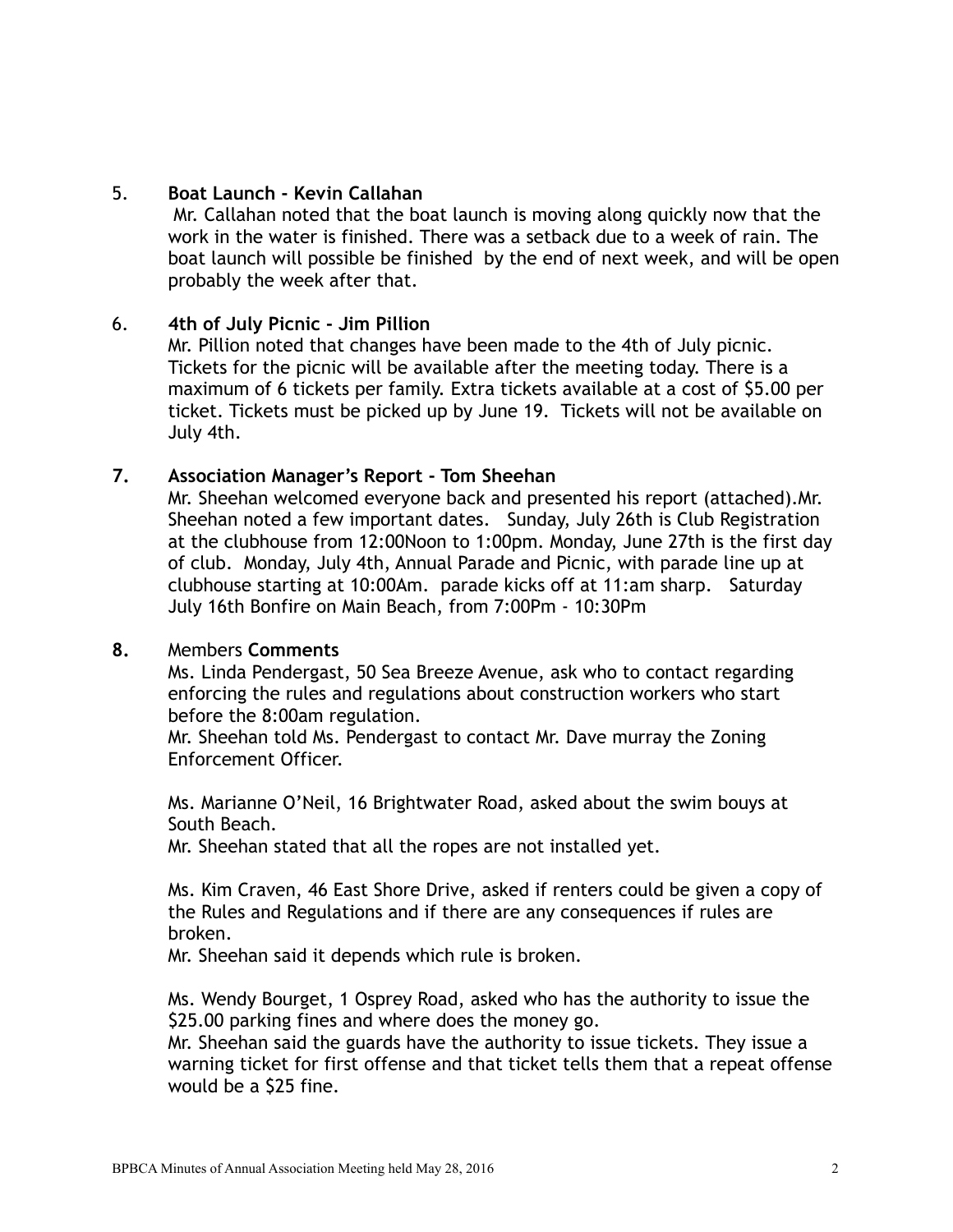Ms. Sharon Sklar, 20 Sunrise Avenue, asked when the Kayak racks would be put on the beach at Sea View.

 Mr. Steve Libby, 9 Sea View Avenue, commented that there is no room for a 3rd kayak rack at the sea View beach.

 Mr. Sheehan responded that there will not be a 3rd rack at Sea View. There was talk of putting a 3rd rack, but that can not be done without a vote by the members.

 Ms. Cahill commented that there is only so much beach, and there is no place to put any more racks.

 Ms. Sue Chodorov, 61 Sea View Avenue, asked if we could identify Black Point owned kayaks as opposed to people who do not live at Black Point but are using our kayak racks particularly in the back bay.

 Mr. Sheehan suggested us the BP stickers and also suggested putting your name and phone number inside your kayak.

 Ms. Chodorov asked how we enforce the use of the racks by non black point residents.

 Mr. Sheehan said he has no problem cutting the lock off and putting the kayaks on the ground.

 Ms. Sklar, 20 Sunrise Avenue suggested stickers be placed in the same area on each boat for easier identification.

Ms. Jane McLean, 24 Sea View Avenue asked if people are concerned about the high hedges on corner lots.

Mr. Sheehan suggested she contact the Zoning Officer Dave Murray. Mr. Murray said he has driven around and made notes of those properties and will be sending out letters.

Wendy Bourget, 1 Osprey Road suggested having tag system to identify resident fishers from non-resident fishers.

Mr. Will Fountain suggested having numbered stickers for the kayaks, for easier identification. If a kayak on the rack has no sticker it should be taken of the rack. Mr Fountain counted 101 kayaks on our property last year.

Mr. Dan McMahon, 47 Sea Breeze Avenue, suggested people walk their dogs on the beach in the mornings to help get rid of the geese.

Mr. Kevin Callahan thanked Dr Brendan Fox for his dedication and loyalty for his time served on the Board.

Mr. Callahan also thanked Mrs. Cahill for her dedication and loyalty to the Black Point community, and said maybe she should stay on the board as ex-officio.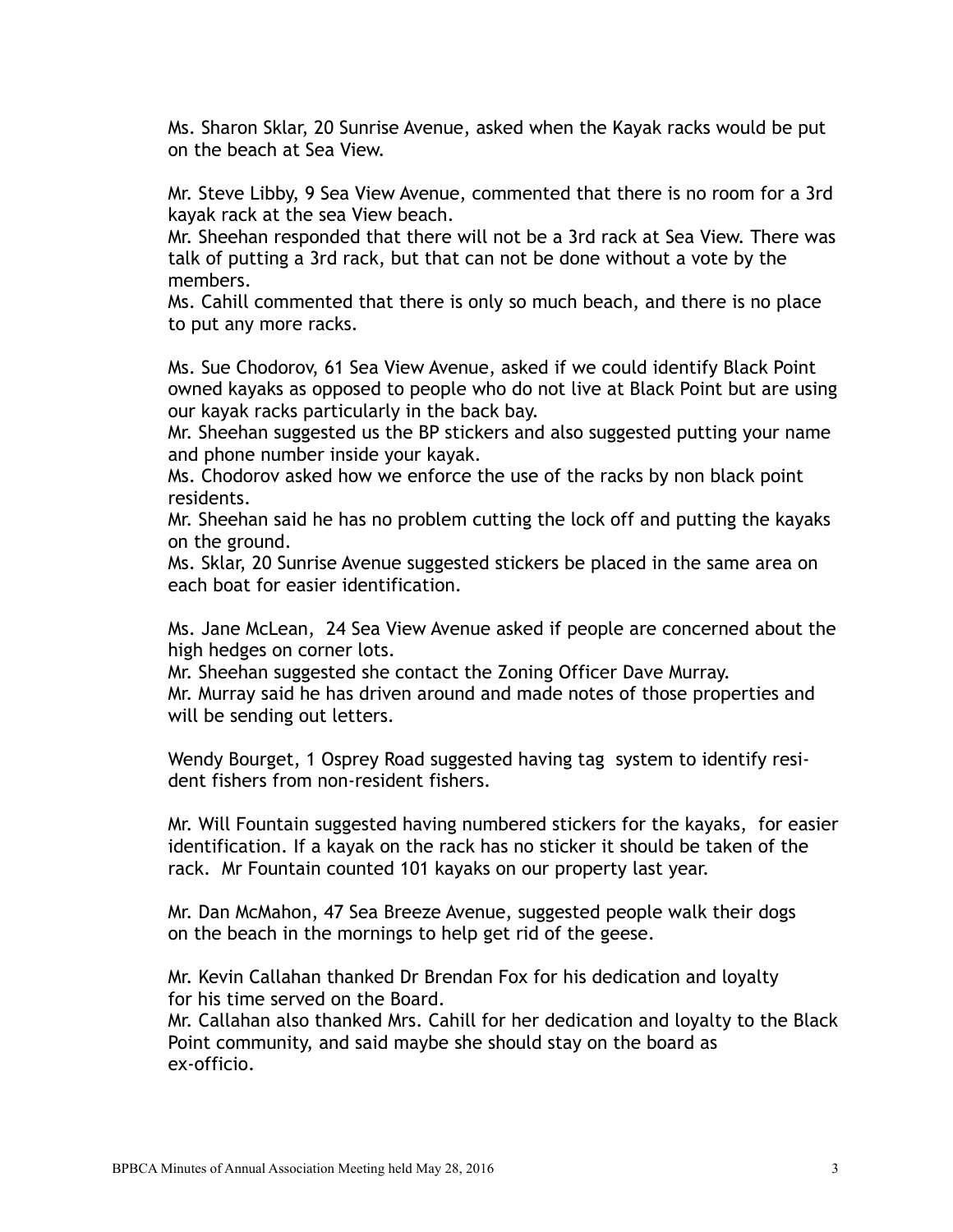#### **Motion 1**

**Ms. Joan Hayes, 51 Whitecap Road, made a motion that Ms. Cahill b appointed as ex-officio to the Board of Governors. Seconded by Sharon Sklar, 20 Sunrise Avenue. All in favor, none opposed.** 

 Ms. Cahill Thanked the members and said she was honored, and that Black Point has been wonderful to her.

Ms. Call reported that the head of Old Black Point Beach called her to inform her that one of our residents walked their dog on the Old Black Point Beach off leash and that it attacked and killed one of their member's dogs. old Black Point is going to put up cameras at the gate, beach and chain to take pictures of everyone walking in that area.

Ms. Anita Schepker speaking for the Cahill Black Point Education Fund announced 2 Scholarship winners. Olivia Begay the granddaughter of the Acito family and Gianna Coppola granddaughter of Jean Galati.

Ms. Schepker announced that the Cahill Black Point Education Fund is looking for readers and also help in raising money for the Fund.

The meeting adjourned at 10:19Am

Respectfully submitted,

Maureen Lowney, Secretary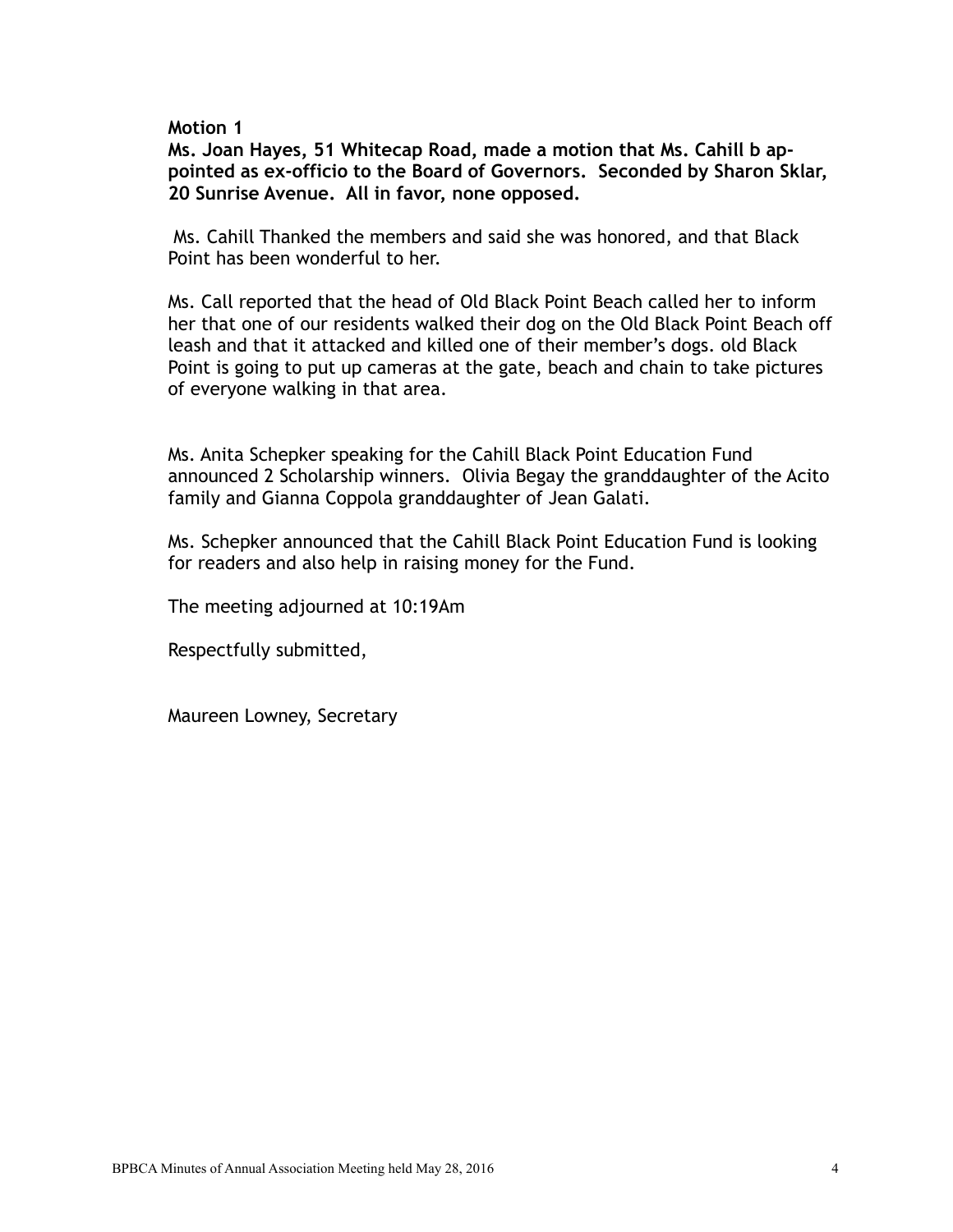## **Manager's Report Annual Association Meeting**

# May 28th, 2016 **Welcome To our Annual Meeting!**

- Welcome Back Everyone! It's nice to see all the familiar faces.
- First I would like to give a quick recap of 2015 2016 winter season. I am pleased to inform you there were no reported incidences of vandalism or burglaries in Black Point. The mild winter minimized waterfront damage, such as erosion and cement repair. Areas requiring attention or repair are already addressed or have been scheduled. Four homes experienced ruptured water pipes, 2 had significant damage. I would like to point out that not one of these homes was on the emergency telephone contact list, leaving me no way to contact the owners.
- Many thanks to Carolyn Boyle for all of her help with the ٠ 2016-2017 budget, which she and I presented to the BOG April 22nd, 2016. However, I would like to emphasize this budget is "BARE BONES". There is no "Fluff" so we must all hope for a storm free season.
- Maureen Lowney has done an outstanding job of keeping the 2016 activity calendar current with continual updated postings. Private rentals of the clubhouse as well as all activities are posted for the members to view on the website.
- A few important dates: Sunday, June 26th is Club Registration at he clubhouse for 12:00PM to 1:00PM. Monday, June 27th, is the first day of club. Monday, July 4th, Annual Parade and Picnic, with Parade line up at clubhouse starting at 10:00AM. Parade kicks off at 11:00AM sharp. Saturday, July 16th, Bonfire on Main Beach, from 7:00PM to 10:30PM.